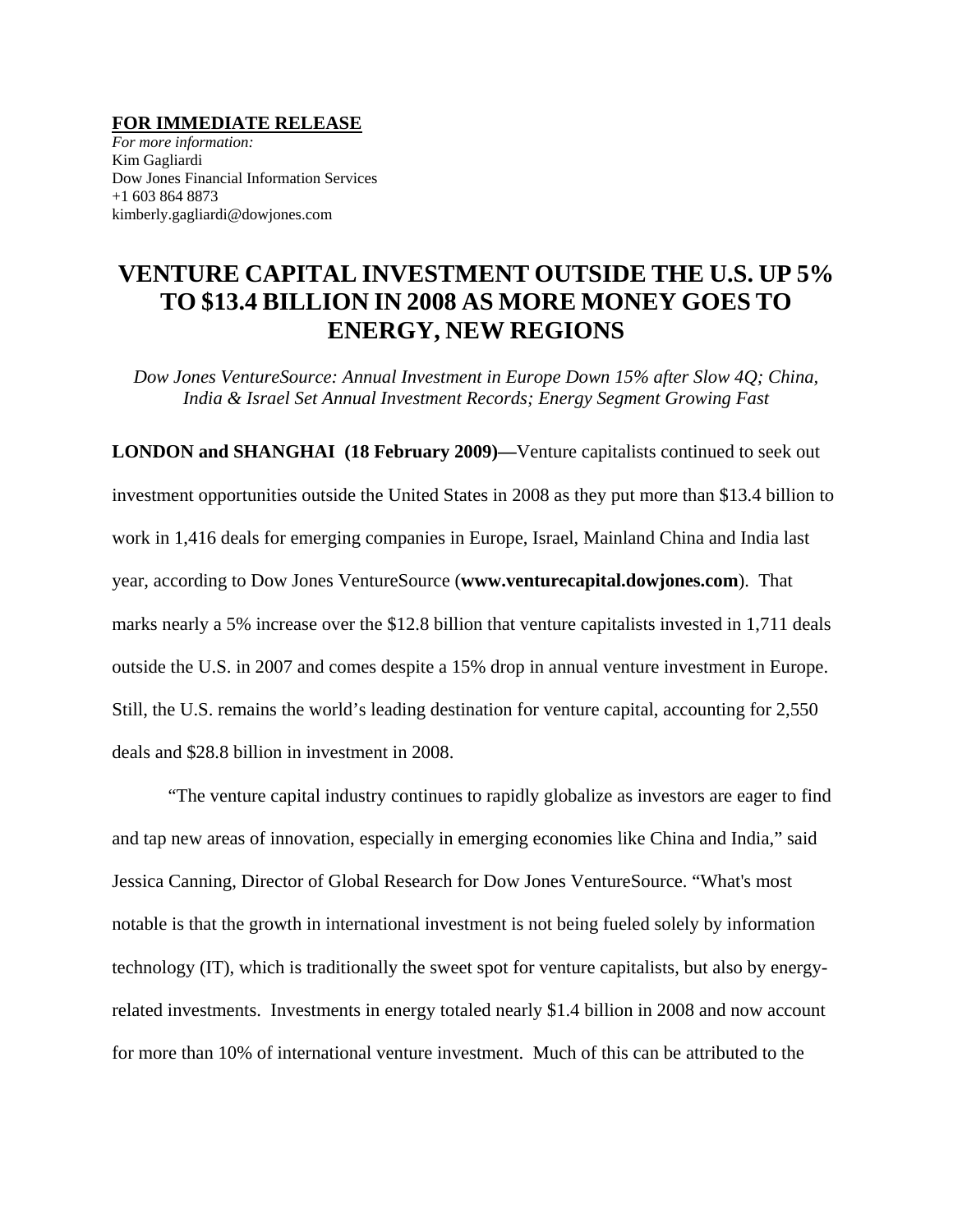global spike in energy prices we saw in 2008 and the venture community's championing of renewable and clean energy technologies."

## **Europe Overview\***

According to VentureSource, Europe saw a late-year pullback in venture investment which led to an overall annual decline of 15% as investment fell from \$7.6 billion in 1,107 deals in 2007 to \$6.5 billion in 881 deals in 2008. This marks Europe's lowest deal count since VentureSource began tracking the region in 1999. Much like in the U.S., Europe started off with a strong first quarter, only to see investments and deals slide downward over the course of the year. The region ended the year on a low note as investment fell 38% from \$2.1 billion in the fourth quarter of 2007 to \$1.3 billion in 2008, its lowest quarterly total in more than four years.

Specifically, Europe's IT industry saw its overall investment slide 26% from \$3.4 billion invested in 560 deals in 2007 to \$2.5 billion in 410 deals in 2008. The majority of this decline was in the last six months of the year as the number of IT deals and amount of investment reached their lowest levels on record in the third and fourth quarter.

Likewise, the data showed a late-year slowdown in health care deals and investment in Europe. Venture capitalists invested \$1.8 billion in 215 health care deals in 2008, down 28% from the nearly \$2.5 billion the region saw invested in 245 such deals in 2007. Both the decline in health care and IT investment in Europe closely mirror trends seen in the U.S. in 2008.

One of Europe's few bright spots was a surge in energy and utilities investment. The data shows that venture capitalists put a record \$816 million to work in 59 of these deals in 2008, up 89% from the \$431 million invested in 52 such deals in 2007.

The median amounted invested in a venture capital deal in Europe reached a record \$4 million in 2008.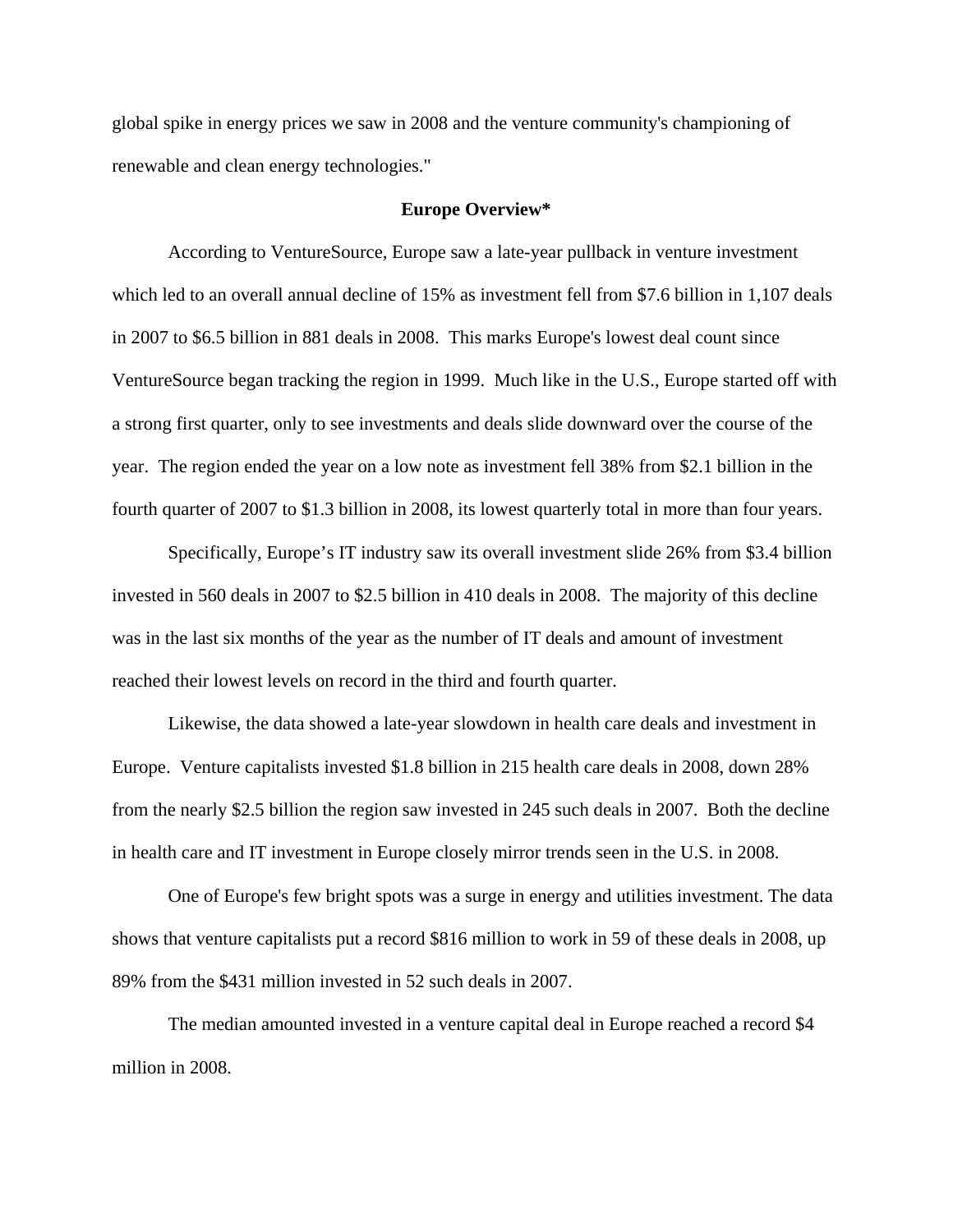## **By Major European Country**

- In the United Kingdom, VC investment fell 24% from \$2.5 billion invested in 337 deals in 2007 to \$1.9 billion in 258 deals in 2008. The last quarter of 2008 saw investment drop 54% from the prior year to \$320 million, the lowest quarterly total since 2003.
- For the first time since 2003, Germany outpaced France as the second-most popular destination of venture capital in Europe with \$1.2 billion invested in 160 deals.
- France saw its annual investment slide 29% from \$1.4 billion in 2007 to just over \$1 billion in 2008 as the number deals completed fell from 239 to 188.
- Capital investment in Sweden grew 33% in 2008 as \$496 million was invested in 63 deals.
- In Denmark, venture investment fell only 6% from \$308 million in 2007 to \$289 million in 2008 even though the country saw its annual deal count plummet from 62 to 28.
- The Netherlands saw its annual venture investment fall 34% from a record \$376 million in 2007 to \$249 million in 2008.

*\*NOTE: All currency conversions are based on the 2008 weighted average of 1.4726 as set by the U.S. Federal Reserve.* 

## **China Overview**

According to VentureSource, venture capitalists invested a record \$4.2 billion in 245 deals in China in 2008, up from \$2.8 billion in 290 deals in 2007. The region saw investment top \$1 billion every quarter in 2008 except for the fourth quarter, which saw investment tumble to \$716 million in 54 deals, 9% below the \$787 million put into 84 deals in the last quarter of 2007.

 IT investments led the way in China as investors put \$1.6 billion into 86 such deals in 2008, up 60% over the \$1 billion invested in 117 IT deals in 2007. China's consumer services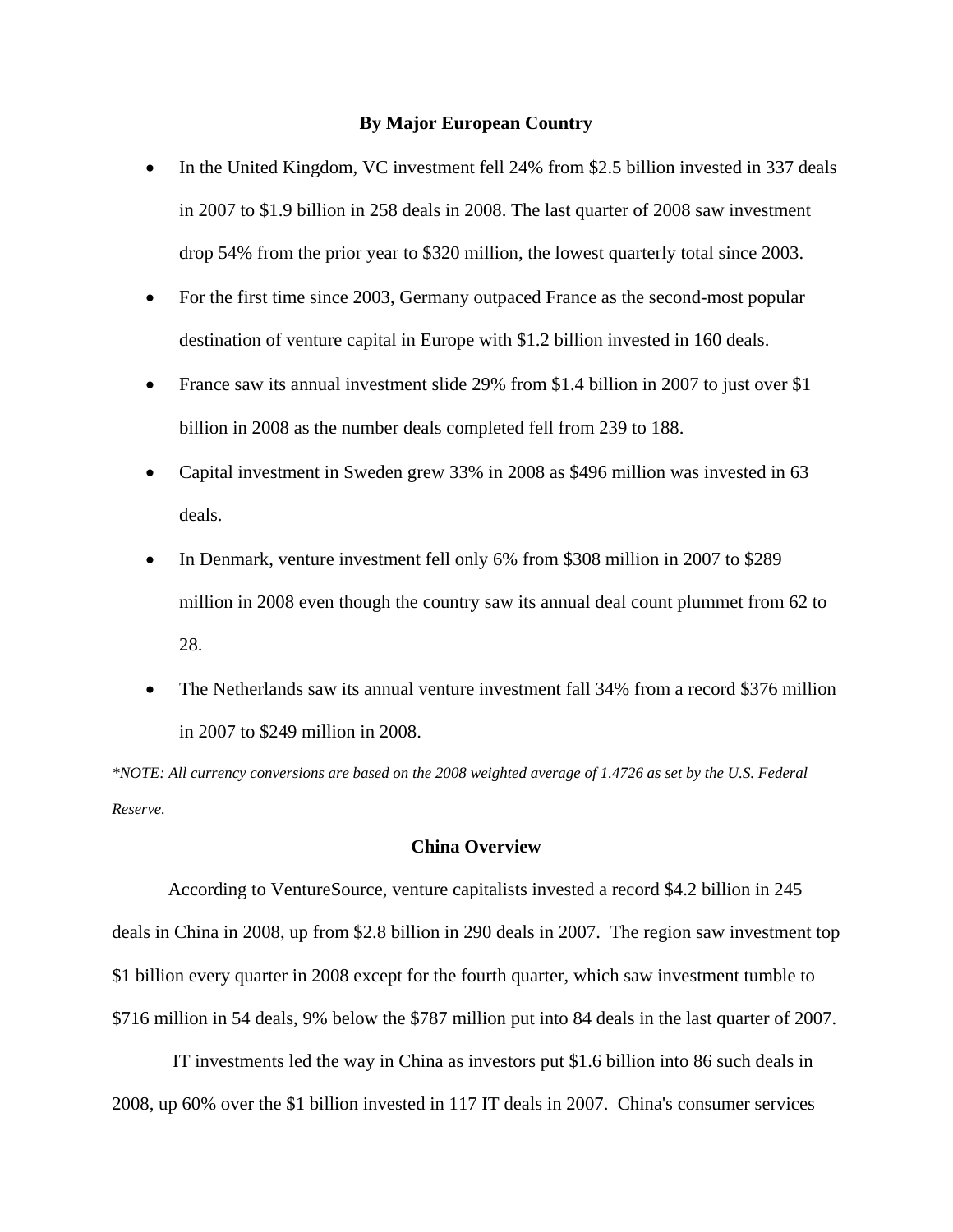industry saw record investment in 2008 with \$1 billion put into in 50 deals, up 57% from \$652 million invested in 51 deals in 2007.

According to the data, the median deal size in China is now the highest in the world – reaching a record \$10 million in the region in 2008.

## **Israel Overview**

VentureSource found that investors put a record \$1.9 billion into 210 deals for companies in Israel in 2008, up 19% over the \$1.6 billion put into 227 deals in the region in 2007. Of that, some \$1.3 billion, or 68% of all capital investment, went into 132 IT deals, nearly 30% more than the \$1 billion invested in 153 such deals in 2007.

Health care companies in Israel attracted \$331 million in 2008, an increase of 4% over 2007. Energy and utilities companies garnered a record \$167 million, up 149% over the \$67 million invested in the industry in 2007.

The data showed that the median size of a venture deal in Israel also set a record in 2008 and now stands at \$5 million.

## **India Overview**

Venture capital investment in India also set a record in 2008, though its growth was minimal compared to prior years, according to VentureSource data. Investment in India-based companies reached \$864 million in 2008 with 80 deals completed, up some 3% from \$842 million invested in 85 deals in 2007.

Unlike China and Israel, which have more firmly established business infrastructures, India saw the majority of venture investment go to its business and financial services companies, which garnered a record \$368 million in 26 deals in 2008. That's more than double the \$144 million the industry saw invested in 20 deals in 2007.